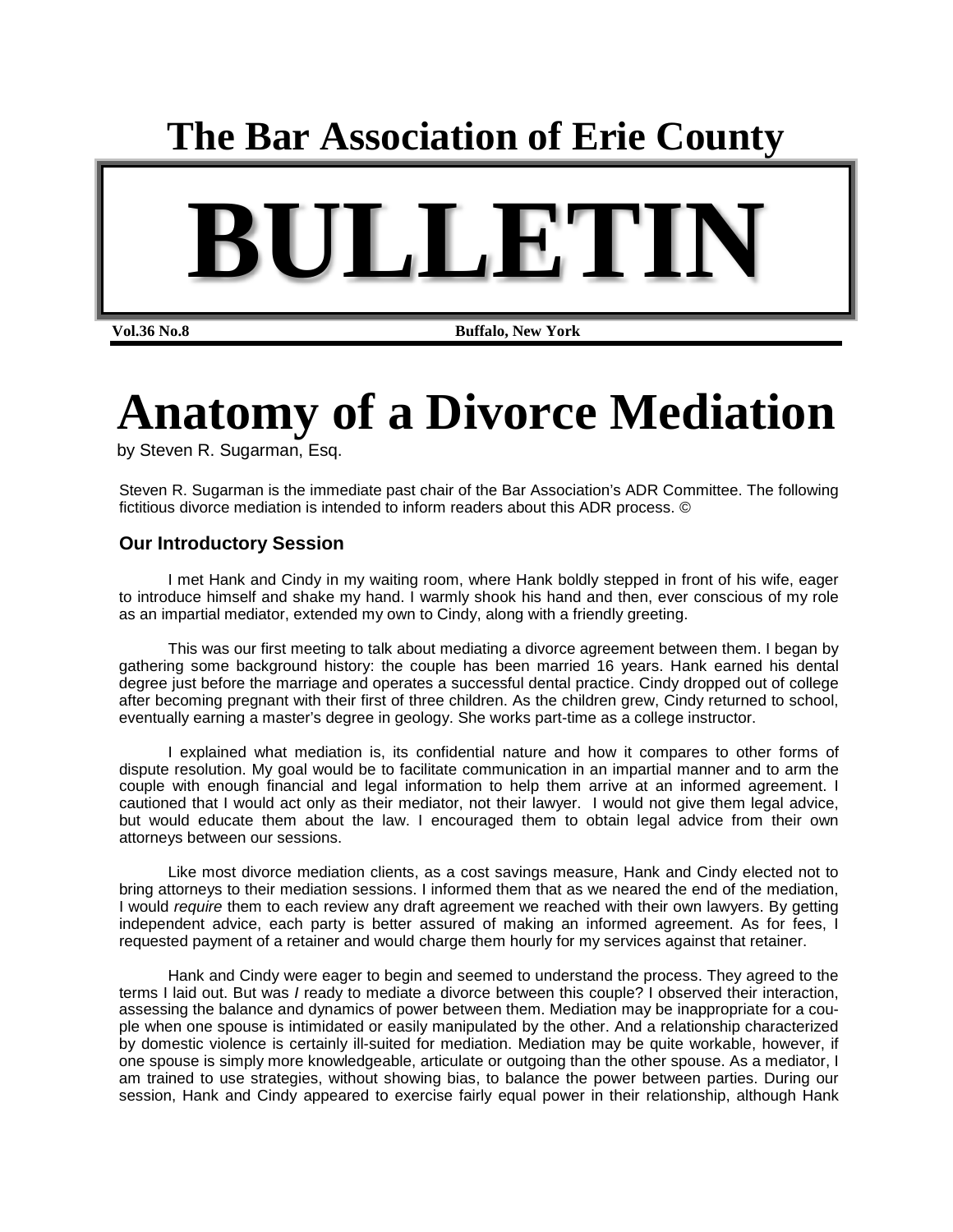knew a little more about their finances; Cindy, then, would have to be armed with comparable knowledge in the process.

Hank and Cindy reviewed and signed the mediation fee agreement I had sent to them and agreed to pay my fees out of a marital savings account. The fee agreement provided that I could terminate the mediation if the participants insisted on entering an agreement that is unconscionable or not in the children's best interest or if either party concealed relevant financial information. They understood that, as a prerequisite to addressing the financial issues, they would each need to complete a sworn financial affidavit and bring in all back-up documentation regarding income, assets and debts.

#### **Session Two**

At our second meeting, we established an agenda of issues and began the mediation. I asked the couple why they were splitting up. Hank said that their lives had simply taken different directions. Cindy nodded, but her eyes filled with tears. She volunteered that Hank had been having an affair with another dentist for the last six months. Hank became agitated, asking Cindy why she revealed this. I interceded, assuring them that although mediation is quite distinct from counseling, I can more effectively facilitate communication when I have a handle on the parties' emotional dynamics. This became especially evident when our discussion turned to the first issue they wished to discuss: the marital residence.

Hank wanted to remain in the house and proposed buying out Cindy's share. He offered to pay her one-half of the couple's equity in the home. Cindy refused, even after Hank tried to sweeten the pot with an additional \$20,000 in cash. Cindy wanted to sell the house – no ifs, ands or buts. What was this about? Certainly not money! I probed the issue and learned that Cindy was plagued by the image of Hank sneaking into their home with his girlfriend (as he admittedly had done). She wouldn't accept the idea of Hank living in *their* home with the other woman. In her view, Hank was selfish, deceptive and had caused her extraordinary pain. All of this came out and Hank heard it for the first time.

Hank came to understand Cindy's true feelings not only about the house, but also about his betrayal. I gave them the legal information that a judge has the authority to award an asset to the party who wishes to keep it and then award other assets to the other party to effectuate an overall equitable distribution. Hank decided that the cost of fighting for the house through litigation would be too high. He recognized that he might end up with the house if he went to court, but that Cindy's anger and resentment could jeopardize his chance to have a positive co-parenting relationship with her. He yielded to her wish to sell the house.

With the help of a mediator, Hank came to empathize with Cindy and had a deeper understanding of her needs. I had used the mediator's tools in promoting this understanding, helping them to express their thoughts and restate what they said to each other. I asked them how they felt about what they were hearing. For the first time, Hank tearfully apologized and took responsibility for doing something wrong; he called her a great mother and a wonderful person. Though he wanted to be divorced, he had no wish to cause her more pain. Although Cindy greeted his words with an element of sarcasm, the tone in the room changed. Hank's acknowledgment of his responsibility and of Cindy's pain seemed to be cathartic to Cindy. She began to talk about the issues without so much anger. She was better able to hear Hank's point of view and move toward solutions, rather than getting bogged down in emotion.

At the close of this long and draining session, I reflected that if they had chosen to litigate their divorce, Cindy's anger and Hank's quest to live in the marital home could have been the driving force behind an expensive, lengthy court battle which could have consumed them both emotionally and financially, and destroyed any hope of a meaningful co-parenting relationship. This type of discussion, which here culminated in Hank's apology and its positive aftermath, has little or no place in litigation, but is a natural and inherent part of mediation. And it is through this face-to-face discussion that the parties can shake off some baggage, confront issues head on, come to understand the other's perspective and usually come to an agreement.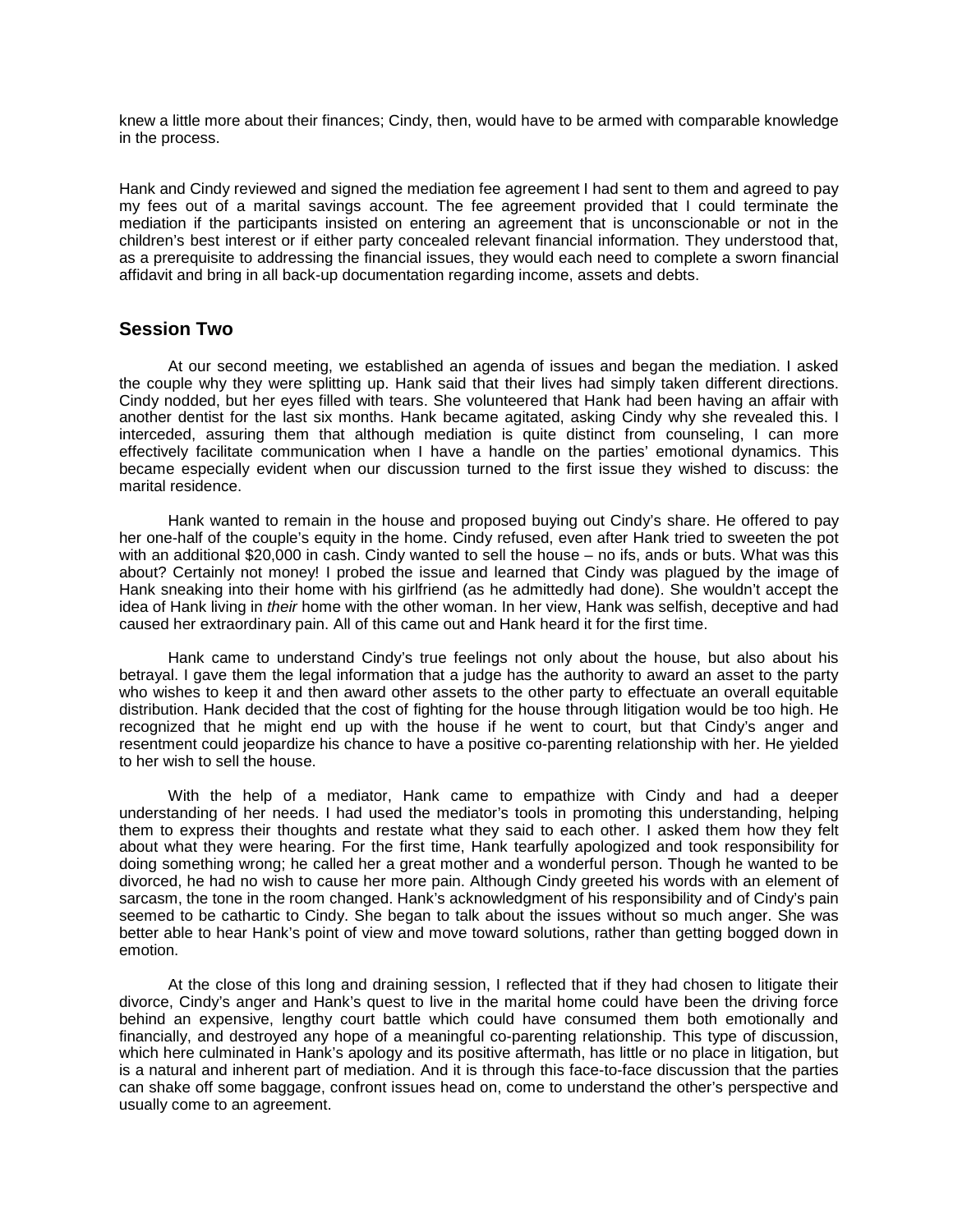#### **Session Three**

We discussed a parenting plan for the children. I gave Hank and Cindy a primer on the law as to custody, visitation and other child-related issues. As they talked, I encouraged them to come up with solutions, only interjecting my ideas if they asked me for help. They easily agreed to joint custody, with the children primarily residing with Cindy and being with Hank every Wednesday evening. We came to an impasse, however, when Hank insisted on being with the children on alternate weekends from Friday evening until Monday morning while Cindy only wanted his custodial access to be on Saturdays. Neither of them would budge. They asked me what I thought was fair. I declined to answer, reminding them that in mediation, it was only their view of fairness that mattered.

I tried to help them identify their true interests — that is, the needs and concerns underlying their entrenched positions. After I gently posed some pointed questions, Cindy reluctantly acknowledged being worried that Hank's girlfriend would accompany their daughter to her gymnastics class and would co-opt Cindy's role as mother. She was also concerned that Hank would not take the children to church, citing Hank's irreverent mutterings about religion during their marriage. And, Friday night dinners were special times that she cherished. Hank wanted to have enough extended time to enjoy the children in a relaxed, unhurried way and to remain a hands-on parent (cooking meals, homework guidance, bedtime routines, etc.).

With the interests underlying their positions on the table, I helped the couple brainstorm multiple solutions that met both of their interests. They agreed that Hank would have custodial access from Saturday morning until Monday morning; Hank's girlfriend would not accompany the children to any of their activities for one year; and Hank would take the children to church on Sundays. With this issue resolved, the session continued with Hank and Cindy coming to an agreement on a full schedule of custodial access and a co-parenting plan.

#### **Session Four**

Hank and Cindy began today's session unusually quiet and I asked how things were going at home. Cindy confessed her doubts about whether mediation was going to work. They had been arguing about support, and Cindy was worried about Hank's unwillingness to pay her maintenance (alimony). She did not know how she was going to survive without going to court for relief. Frustrated, Hank responded that he did not know how he would stay above water if he paid Cindy both child support and maintenance. I asked them if they were still committed to one of the goals they agreed to in the first session: that the agreement be "fair," which they defined as having terms resulting in a reasonable amount of financial stability and a decent lifestyle for *both* of them. They each stated that they were still committed to this common goal. I encouraged the parties to give the mediation process a chance.

I proceeded to educate them on the laws of child support and maintenance. I then explained that following legal standards was one way to resolve issues, but that mediation allows parties to find solutions that may be more appropriate for their particular situation rather than the "one size fits all" approach that law tends to provide. I then tried to focus them on their future needs. In preparation for our session, Cindy and Hank had prepared detailed budgets projecting their needs once they lived apart.

I helped them negotiate revisions in each other's budgets so that they felt (with some exceptions) the other party's budget was fairly reasonable. Since Cindy's income fell short of meeting her projected needs, she wanted Hank to pay her enough child support and maintenance to meet her monthly shortfall plus give her a cushion for savings. Hank agreed to pay something, but countered it was time for Cindy to work full-time to increase her income. Cindy responded she needed to be part-time to care for their children, "as we had agreed before you made your selfish decision to leave the family." After a pause, Hank quietly responded that paying what she was requesting would not leave him enough income to meet his own needs. Cindy asked me how a court would rule on this issue. I told them that as a facilitative mediator, I cannot predict court outcomes, but suggested they could consult their own attorneys, noting that different lawyers might reasonably predict different outcomes. I also warned that the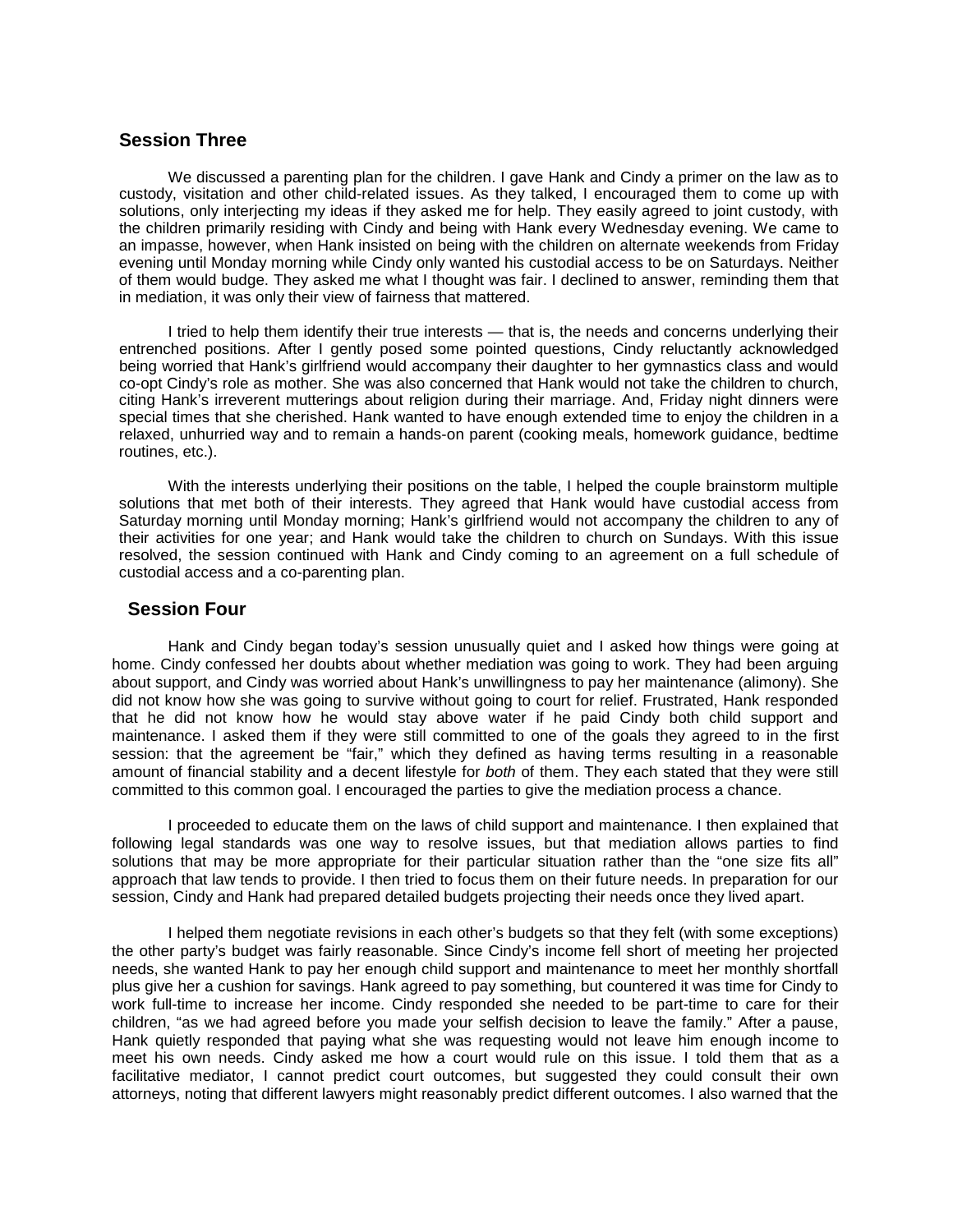courts are unpredictable and the unexpected happens frequently.

To break the impasse on the child support/maintenance issues, I recommended that Cindy and Hank hire an accountant. I explained that a CPA could analyze their circumstances and suggest moneysaving options by maximizing tax advantages of the support package. I added that we may need an independent accountant in any event to determine the value of Hank's dental practice. Hank recoiled, suggesting that I was taking sides by proposing the valuation. I explained that part of my job is to empower both parties with enough information to reach an informed agreement. I viewed a valuation of the dental practice as a way to provide the parties with this information. I also explained that the enhanced earning capacity that Cindy's master's degree afforded her would normally be considered marital property and that it could also be evaluated. The parties talked and agreed to the valuations.

#### **Session Five**

We used this session to meet with the CPA. He proposed "tax impacting" the parties' support options by artificially shifting the mix between child support and maintenance (maintenance is tax deductible by Hank and taxable to Cindy) and by utilizing the child tax exemptions. With the CPA's ideas, we were able to "expand the pie" by developing a support package which allowed for significant income tax savings and therefore greater combined after-tax income. Using this approach, there would now be enough net income to provide a support package that allowed both parties enough money to meet their budgets. The CPA left the session promising valuations of the dental practice and master's degree in three weeks.

#### **Session Six**

We now had the practice and degree valuations from the CPA. I had already given Hank and Cindy a detailed lesson on the Equitable Distribution Law. They had also chosen to meet with attorneys for the first time before today's session to review the CPA's work and to get legal advice. I was pleased to know that they each hired excellent matrimonial attorneys who were "mediation friendly" and knew how to coach and advise Hank and Cindy through the process *without* infringing on their right to selfdetermination, which is the cornerstone of mediation.

I helped Hank and Cindy work out a settlement: They would immediately sell the house and give Cindy all of the sale proceeds. Hank would pay Cindy a cash distributive award to waive on his dental practice, which was reduced by his claim on her degree, his share of the house equity and compensation for her getting more than half of the retirement assets. To help Hank with his cash-flow issues, the accountant helped develop a creative, tax-saving option of delaying Hank's payment of the distributive award by having it accrue interest and then paying it out monthly as "stage two maintenance" once regular maintenance ended (the total would be increased for the extra taxes that Cindy would pay on it and this maintenance would not end upon Cindy's remarriage). With all of the issues tentatively settled, I informed the parties that I would provide them a draft agreement in a few weeks and they would need to meet with their attorneys to obtain legal advice on it.

#### **The Last Session**

Having met with their lawyers, Cindy and Hank each wanted several small or moderate changes to the agreement and no further financial disclosure. After negotiating the remaining loose ends for an hour, I made the final changes and they signed the agreement. They agreed that Cindy would immediately sue Hank for divorce, which Hank would not contest. They considered staying legally separated for a year so that Cindy could stay on Hank's health insurance, but Hank wanted to be divorced and was willing to pay Cindy's single health insurance premium for two years to convince her to agree to the divorce.

Hank and Cindy were both pleased that the process was over and proud that they could actually settle their divorce without "going to war." "None of our friends believed we would get through this